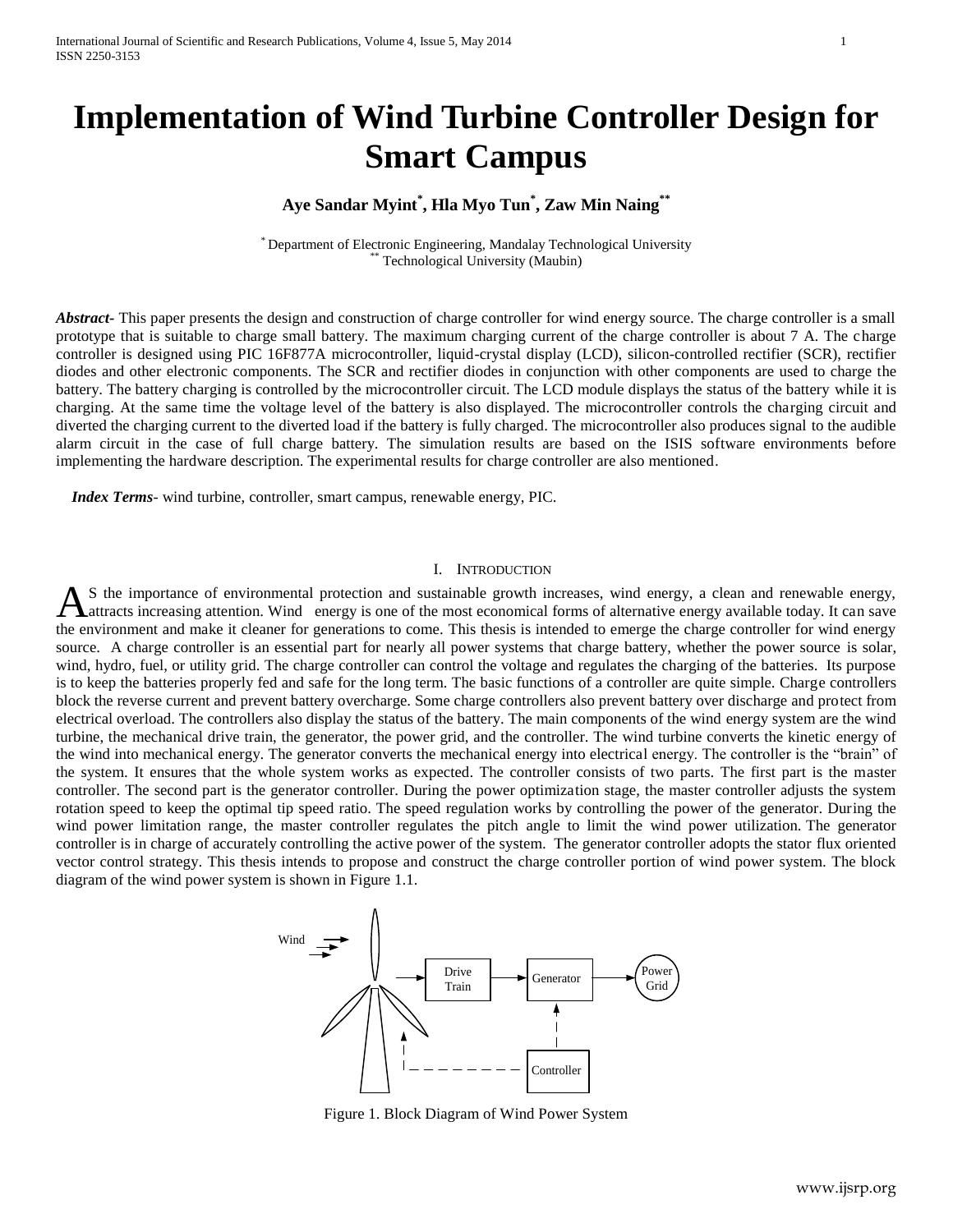The charge controller for wind energy source is operated as: blocking reverse current, preventing overcharge, control set points vs. temperature and control set points vs. battery type. In wind generator, the reverse current is controlled by using one kind of semiconductor diode. The diode used for blocking reverse current is called a "blocking diode". The overcharging of the battery can be prevented by using pulse width modulation (PWM) controller. The ideal set points for charge controllers depend on the types of the batteries. Some controllers have a means to select the type of battery.

#### II. PROPOSED CHARGE CONTROLLER

The charge controller intended to design and implement in this research work is a small power charge controller. Figure 2.6 shows the block diagram of the charge controller. The charge controller is built around semiconductor switches (silicon controlled rectifier-SCR) rather the electromechanical switches (relays). The microcontroller is used to control the overcharging of the battery, to display the battery voltage continuously and to make audible alarm when the battery is fully charged. Firstly the battery is charged using high current through the SCR. When the battery almost reaches its full terminal voltage (full charge) high current charging is cut off and slow charging (trickle charging) is still done. At full charge condition the charging is totally cut out by the control of the microcontroller. The current coming from the wind turbine through the converter circuit is diverting to another load (e.g. lamp). By this means the overcharging of the battery is prevented. The constructed charge controller can charge the 12 V battery with up to 6 A of current. The amount of charging current can be increased by changing some components in the charge controller without any difficulty.



Figure 2. The Block Diagram of the Charge Controller

#### III. IMPLEMENTATION

The operation of the charge controller circuit is explained in this section. The charge controller circuit will charge the 12 V battery until the battery gets its full terminal voltage. The charge controller changes from normal charging mode into the tickle charging mode when the full terminal voltage (full charge) of the battery is reached. In the tickle charging mode the battery is slowly charged. The charging of the battery is totally cut off by the control of microcontroller at the end. The battery full charge audible alarm is also activated when the battery is fully charged. Therefore the damage of the battery from the overcharging can be avoided. The components used in the circuit can withstand up to 6 A of charging current. This means that the power of the charge controller circuit used in this research work is  $6A \times 12V = 72$  W. By changing some components used in the circuit, the charge controller circuit can be modified to charge the battery up to 300 A of charging current. Now it is the time to articulate the research work with ideas gathered in above steps by adopting any of below suitable approaches.

At any time the voltage difference between the anode and the cathode of SCR1 is the instantaneous value of half sine wave and the voltage of the battery. When the battery voltage is low the voltage difference between the anode and cathode of SCR1 is high. On the other hand, the voltage difference between the anode and cathode of SCR1 will be low if the battery voltage is high. Therefore the battery voltage becomes when the battery is charged. In this condition, the voltage difference between the anode and cathode of SCR1 tends to be low. This fact is the main idea of this charge controller circuit. The SCR controlled battery charger circuit is shown in Figure 3.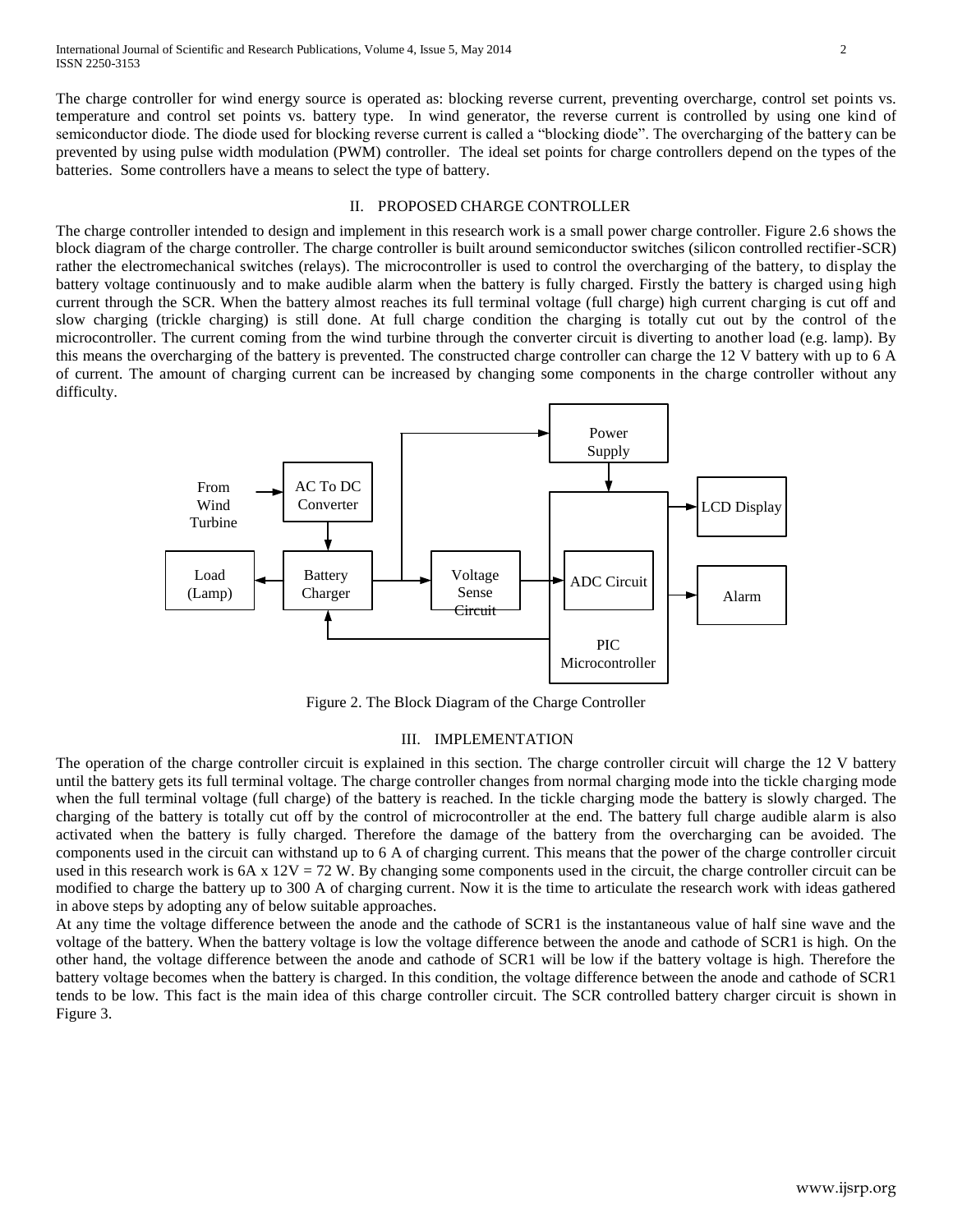

Figure 3. The SCR Controlled Battery Charger Circuit

When the battery voltage is low the current flows into the gate terminal of SCR1 through resistor R5 and diode D7. Therefore the SCR1 will conduct heavily for every half wave cycles and charges the battery with large currents. The voltage of the battery is sensed (or detected) by the serially connected resistor R3 and the preset resistor PR2. The R3 and PR2 form voltage divider circuit. The PR2, in this circuit, can be considered as two resistors: PR2 (u) and PR2 (l).

Therefore  $PR2 = PR2 (u) + PR2 (l)$ 

The total resistance  $R_T$  above the center tap of PR2 is

$$
R_T = R3 + PR2 (u)
$$

The voltage develops at the center tap of the preset PR2 ( $V_{PR2(l)}$ ) can be calculated using the voltage divider equation:

 $V_{PR2(l)} = ( PR2 (l) / R_T + PR2 (l) ) V_{Battery}$  $V_{PR2(l)} = ( PR2 (l) / R3 + PR2 ) V_{Battery}$ 

The center tap of the preset resistor PR2 is connected to the cathode of the zener diode ZD1. The zener voltage of ZD1 is 11 V/1W. The anode of the ZD1 is connected to the gate of SCR2. The SCR2 does not conduct if the voltage  $V_c$  develops at the center tap of the PR2 is less than the zener voltage.

If the battery voltage becomes high due to the charging current the voltage  $V_c$  will also high. If  $V_c$  becomes higher than the zener voltage, the SCR2 will conduct for every half wave cycles. The conduction of SCR2 will start at 90 degree of the positive half cycle. In the other word, it is the position for the largest charging current for the battery by the SCR1. Therefore large charging current is shunt to the power resistors R5, R6 and SCR2.

In this condition SCR2 is conduct early than the SCR1. The voltage drop across the anode and cathode terminal of SCR2 will reduce when the SCR2 is conducts heavily. Therefore the voltage between R5 and R6 becomes low and it makes the diode D7 reverse biased. This causes the gate current of SCR1 stop. And therefore the conduction of SCR1 is stop. Therefore the charging of the battery through SCR1 is stop.

The voltage between the anode and cathode of the SCR2 is approximately zero voltage when the SCR2 is heavily conducted. In this condition the voltage at the junction of resistors R5 and R6 can be calculated by assuming the peak voltage of the rectifier output to be about 16 V ( $V_P = 16$  V) as follows:

The voltage at the junction  $= (R6/R5 + R6) V_P$  $= (47 / 47 + 47) 16 V$  $= 8 V$ 

The voltage is fed to the gate of the SCR1 via diode D7. The voltage is much lower than the cathode voltage of SCR1. Therefore SCR1 is not conduct in this condition. The power ratings of the resistors R5 and R6 are 2 W respectively. They are chosen to withstand the current passing through the heavily conducted SCR2.

Although there is no charging current to the battery through the SCR1 there is another charging current path to the battery. This is the path formed by the diode D5, the resistor R1 and the preset resistor PR1. This is actually the slow charging current path (or trickle charging). This prevents the battery from the overcharging.

The amount of slow charging current can be set by adjusting the preset resistor PR1. Similarly the full terminal voltage of the battery can be set by adjusting the preset resistor PR2. The full terminal voltage for a 12 V battery is about 14.5 V

The port B pin (RB1) is configured as digital output pin. The RB1 normally produces logic '0' level while the battery is charging. The RB1 will produce logic '1' when the full terminal voltage of the battery is get. The RB1 output pin is connected to the base of the transistor TR1 through the current limiting resistor R. The emitter of the transistor is connected to the ground. The collector is connected to the positive terminal of the battery through the relay coil. It is shown in Figure 4.4. The transistor is OFF when the RB1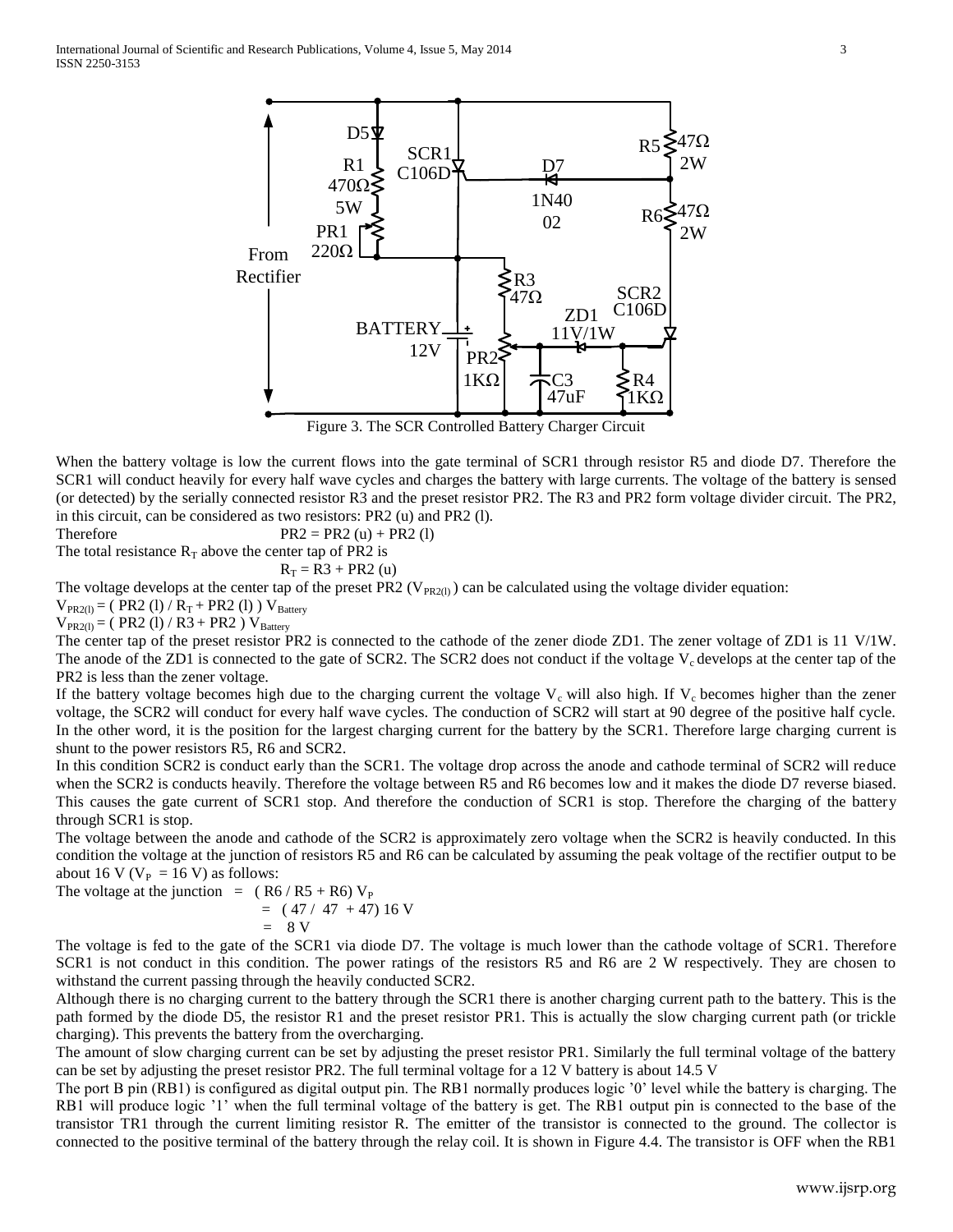pin is at logic '0' state. This is the charging state of the battery. In this state there is no current passing through the relay coil. So that the relay switch is in the normally closed condition. As can be seen in circuit diagram, Figure 4, the normally closed switch of the relay is connected between the diode rectifier output and charge control SCR circuit. In this condition the relay coil do not activate. The relay will stay in this state until the full terminal voltage of the battery is arrived. At full terminal voltage the RB1 pin of the microcontroller will produce logic '1' state. The voltage between the base-emitter junction of the transistor in forward bias condition is about  $V_{BE} = 0.7V$ .



Figure 4. The Relay Circuit for Charging and Load Diversion

The relay coil needs several mA of current to activate. And the current gain of the transistor is about 100. It is assumed that the relay coil requires 40 mA to activate, the value of the base current limiting resistor can be calculated as follows: Relay coil current = Collector current =  $I<sub>C</sub>$  = 40 mA

The base current  $I_B$  of the transistor TR1 can be calculated using the equation:

 $I_C = h_{FE} I_B$ 

 $I_B = I_C / h_{FE}$ 

 $I_B = 40$  mA /  $100 = 0.4$  mA

The voltage drop across R2 can be calculated as follows:

 $V(R2) = 5 V - V_{BE}$ 

 $V(R2) = 5 V - 0.7 V = 4.3 V$ 

The resistance of R2 can be calculated as follows:

 $R2 = V(R2) / I<sub>B</sub> = 4.3 V / 4 mA \approx 10 kΩ$ 

The current  $I_c$  is enough to drive the relay coil. Therefore the transistor is ON and the current is passing to the collector-emitter junction of the transistor through the relay coil. Therefore the relay is activated and relay switch is connected to the normally open connection. The load (lamp) is connected between the normally open terminal and ground. Therefore the current from the diode rectifier will pass through the load to the ground. The current path from the rectifier to the SCR charge controller is cut out. The battery will not be charged any more for this condition. This arrangement of the circuit prevents the battery from the over charging.

The audible alarm circuit is controlled by the port B pin (RB1). It is shown in Figure.5. The RB1 pin is connected with the base of transistor TR2 through the current limiting resistor. While the battery is charging the RB1 pin output is logic '0' state and transistor TR2 is OFF. Therefore the buzzer is not activated in this condition. The RB1 output is logic '1' state if the battery voltage reaches its full terminal voltage (full charge). The transistor TR2 is turn ON. The buzzer produces audible alarm.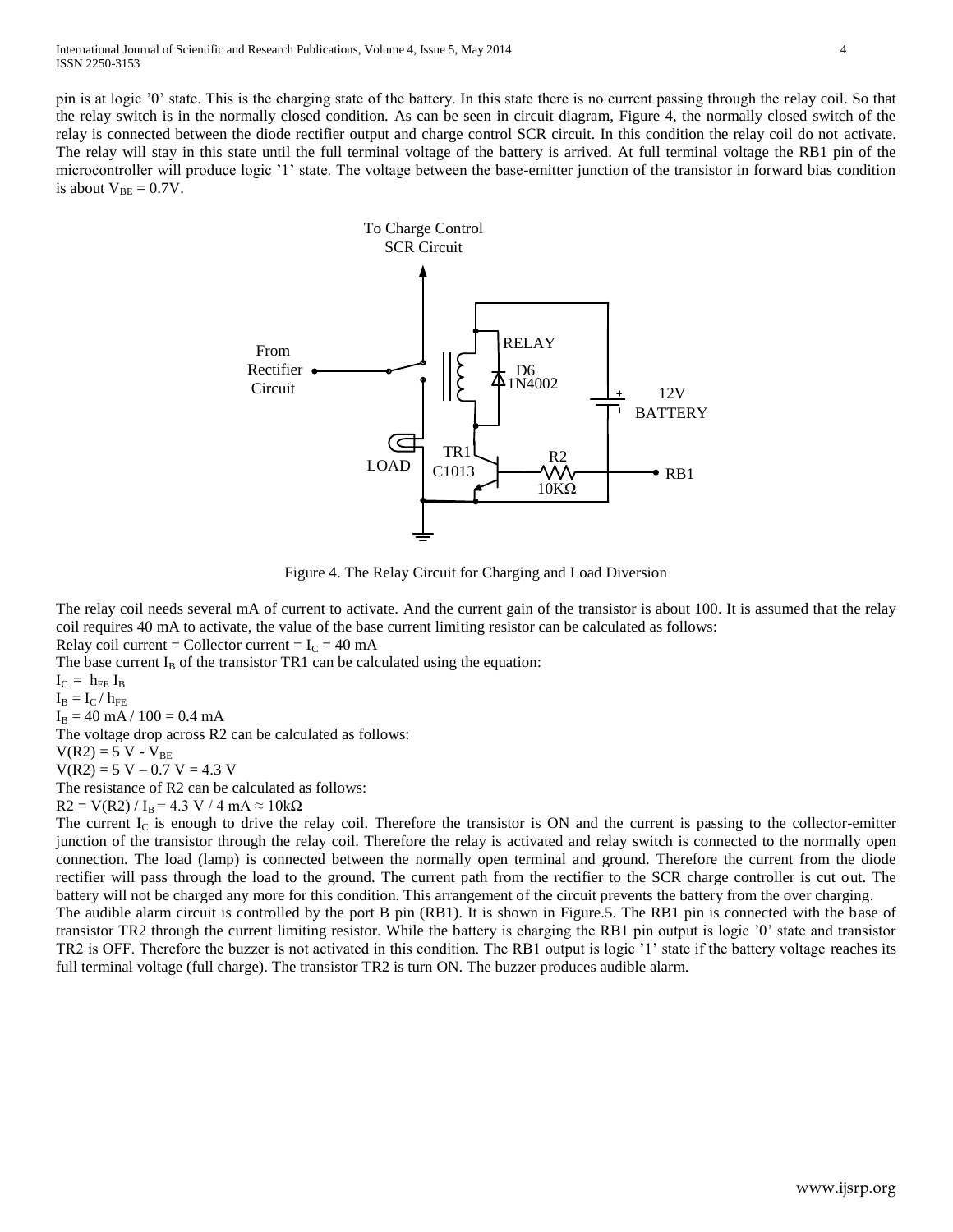D<sub>8</sub> TR2 BUZZER 5V C1013 1N4002  $-W \rightarrow RBI$ <br>10KΩ



The buzzer requires about 40 mA of current to activate. The current gain of the transistor is about 100. The value of the base current limiting resistor can be calculated as follows:

Collector current =  $I_c$  = 40 mA

The base current  $I_B$  of the transistor TR2 can be calculated using the equation:

 $I_C = h_{FE} I_B$ 

 $I_{\rm B} = I_{\rm C} / \, h_{\rm FE}$ 

 $I_B = 40$  mA /  $100 = 0.4$  mA

The voltage drop across R9 can be calculated as follows:

 $V(R9) = 5 V - V_{BE}$ 

 $V(R9) = 5 V - 0.7 V = 4.3 V$ 

The resistance of R9 can be calculated as follows:

 $R9 = V(R9) / I_B = 4.3 V / 4 mA \approx 10 k\Omega$ 

The current  $I_c$  is enough to drive the buzzer. Therefore the current is passing from the  $+ 5$  V supply to the ground through the buzzer and collector and emitter junction of the transistor TR2. Thus the audible alarm is activated when the battery is fully charged.

The flow chart of the charge controller is shown in Fig. 4.9. At the start of the program, the I/O port directions of the microcontroller are set. The full charge voltage of the battery is assigned and stored in the memory of the microcontroller as  $V_{\text{bf}}$ .



Figure 6. The Flow Chart Diagram of the Charge Controller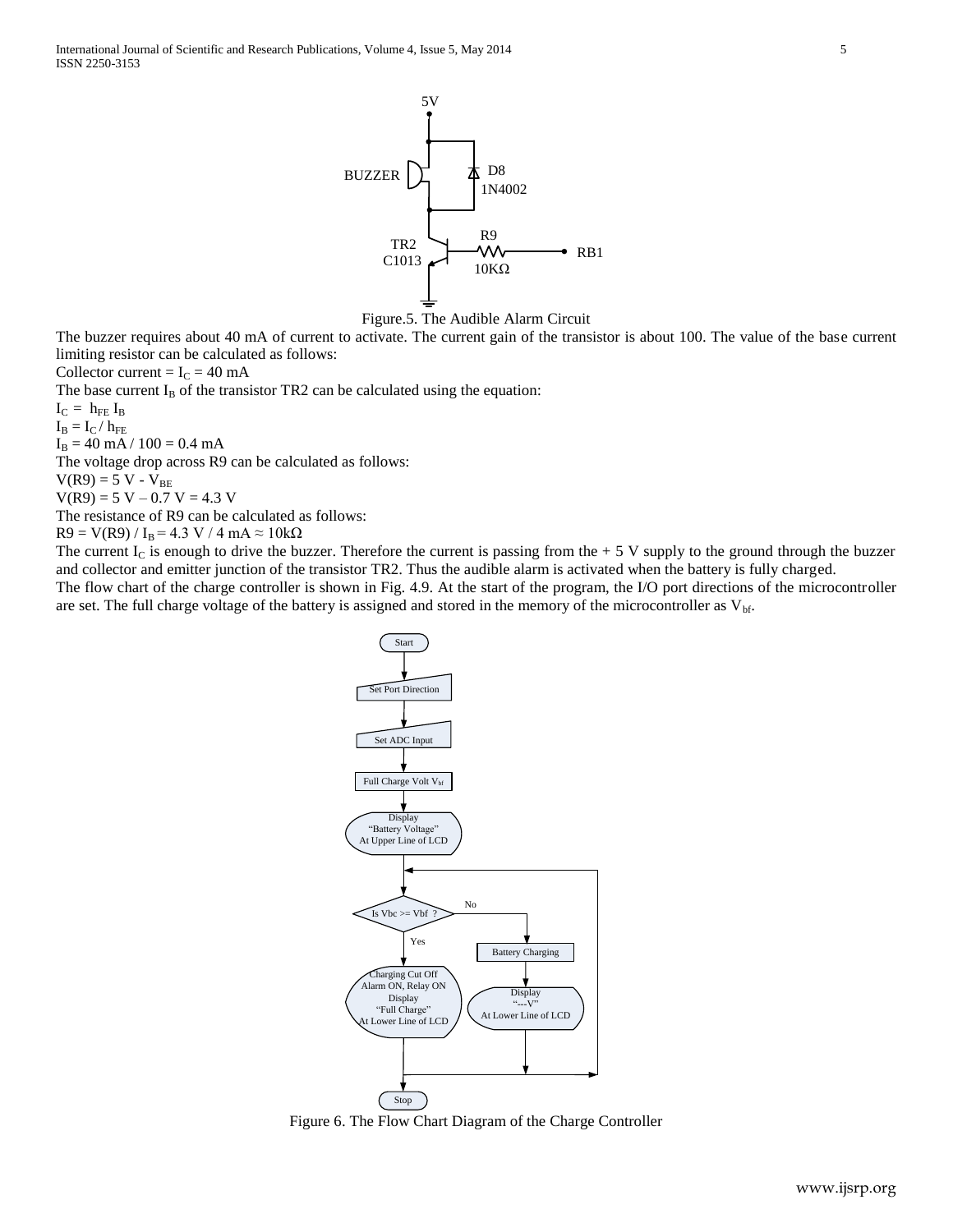The ADC section of the microcontroller is enabled and RA0 pin is assigned as the ADC input pin. The resolution of the ADC is set at 10 bits and the reference voltage for the ADC is assigned as +5V. Then the PIC microcontroller pins, used to send control and data signals to the LCD module, are defined according to the PIC BASIC PRO compiler specifications.

In this paper, 4-bit mode is used to display data and message on the LCD module. The upper line of the 16×2 lines LCD module displays the message "Battery Voltage". The charging battery voltage,  $V_{bc}$  at RA0 is checked by the program. The battery voltage is displayed on the lower line as "- - - V". And then the battery voltage is compared with the battery full charge voltage. If the battery voltage is less than the full charge voltage the battery charging is going on. On the other hand, if the battery voltage is equal to or greater than the full charge voltage, the charging of the battery is completely stopped. Then the lower line of the LCD will display "Full Charge". The program waits about 1s and then loop back to the start of the voltage comparison statement.

The program source code for the PIC microcontroller is developed in Micro Code Studio (IDE). The software is configured to work together with PIC BASIC PRO complier software and EPICWIN programmer software. Therefore all steps of software routines, editing the source code, compiling the source code into Hex file and programming the Hex file into microcontroller's flash memory can be done in Micro Code Studio software. The programmer hardware used for this paper is EPIC Plus programmer board from micro Engineering Labs Inc. EPIC Plus is a low-cost programmer with an 18-pin socket on the device. The programmer is connected to the parallel part (the printer port) of a PC using a 25-way DB 25 type cable

## IV. SIMULATION RESULTS

At first, the charge controller circuit is simulated using Proteus software. The schematic diagram of the main components of the charge controller circuit including the microcontroller circuit is drawn in the ISIS software and then run the simulator program. A screenshot of the ISIS schematic capture and interactive simulation environment is shown in Figure 7.



Figure 7. The ISIS Screenshot of the Charge Controller Circuit

The simulated result of the program for the charging and full charge conditions are shown in Figure 8 and Figure 8, respectively.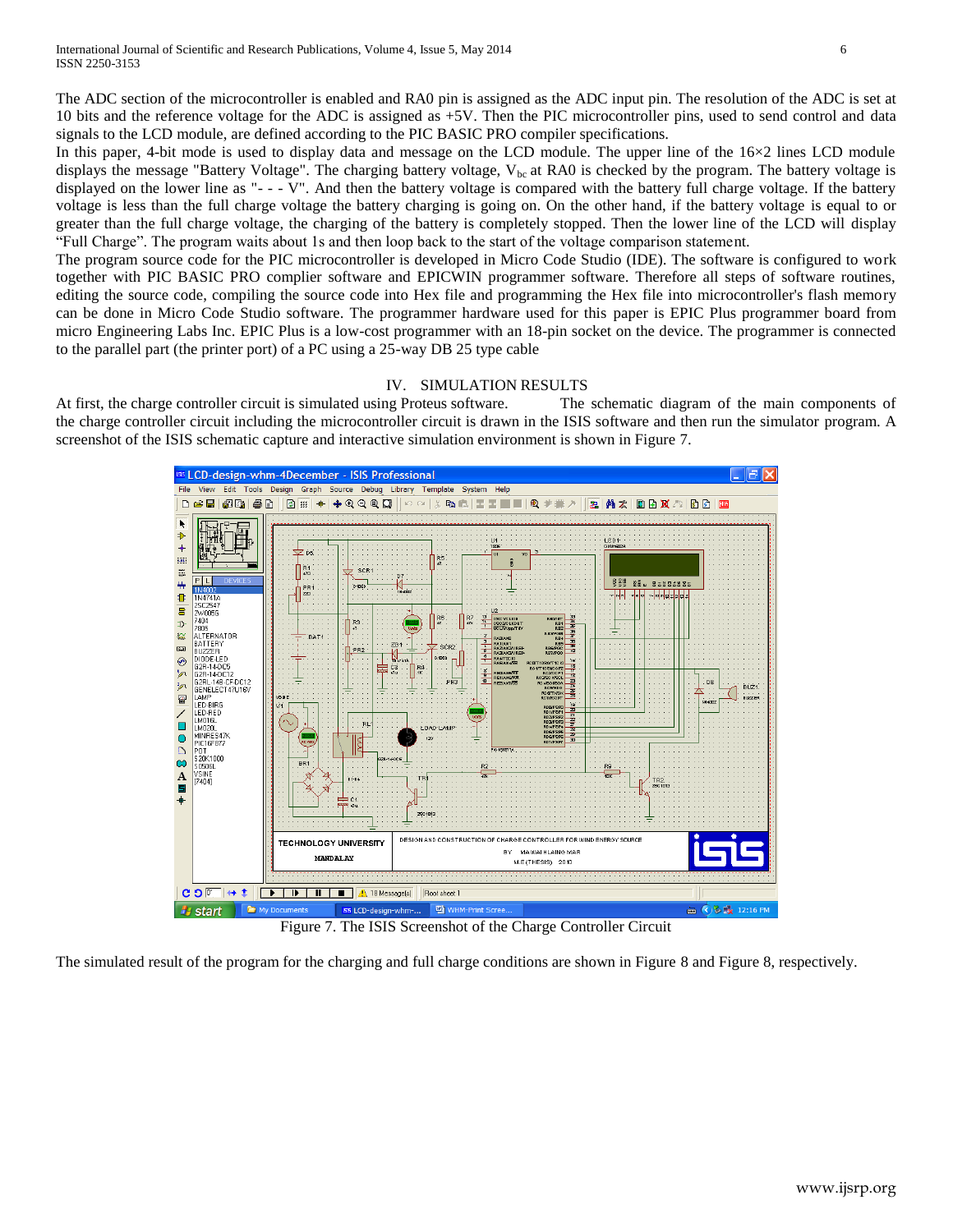

Figure 8 Screenshot of Charging Condition



- Figure 9 Screenshot of Full Charge Condition
- V. EXPERIMENTAL RESULTS OF THE CHARGE CONTROLLER

At first the charge controller is firstly tested with the wind power generator. The wind power generator with blade diameter of 2m can produce an electrical average power output of about 50 W in the wind speed of about 10 miles per hour. But the wind speed is hanging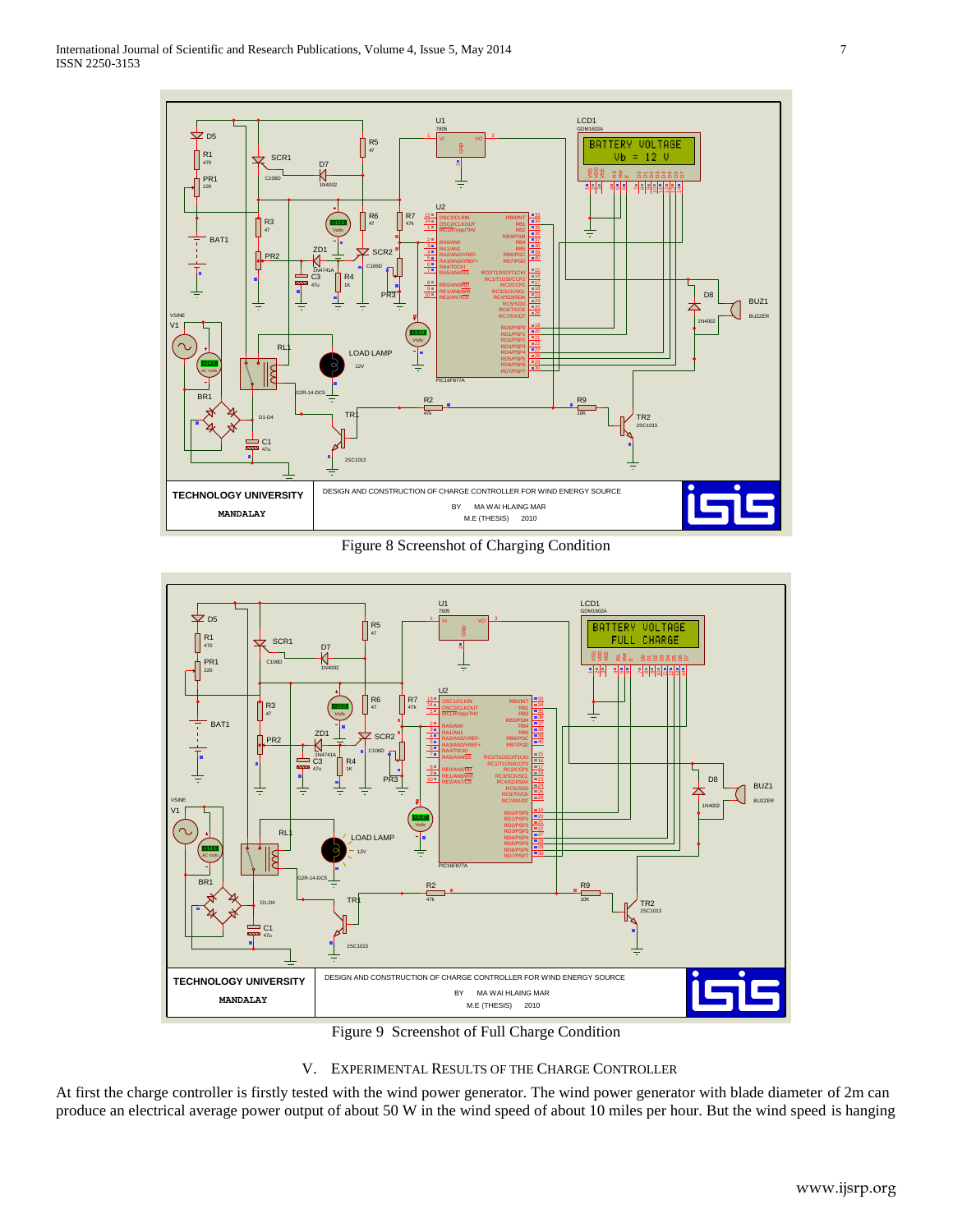with time and whether conditions. Sometimes it is calm and there is no power output from the wind power generator. Therefore it is not convenient to test the charge controller with the electrical power produced by the wind power generator for every time.

The charge controller is tested with the step-down AC transformer with the same power rating as the wind power generator in the place of the AC generator of the wind electric power generator. The battery can be charged according to the charge controller. The charging current of the battery is limited to the maximum of 6A. The presets used in the circuit are adjusted to fulfill the requirements stated in the previous chapters. The LCD module displays the messages about the voltage of the battery for every second while it is charging. Figures 10, 11 and 12 show the photos of the complete circuit of the charge controller for charging stage. The first line of the LCD module displays the message "BATTERY VOLTAGE" and the second line displays the battery voltage.



Figure 10. Photo of the Charge Controller in the Charging Stage (9V)



Figure 11. Photo of the Charge Controller in the Charging Stage (10V)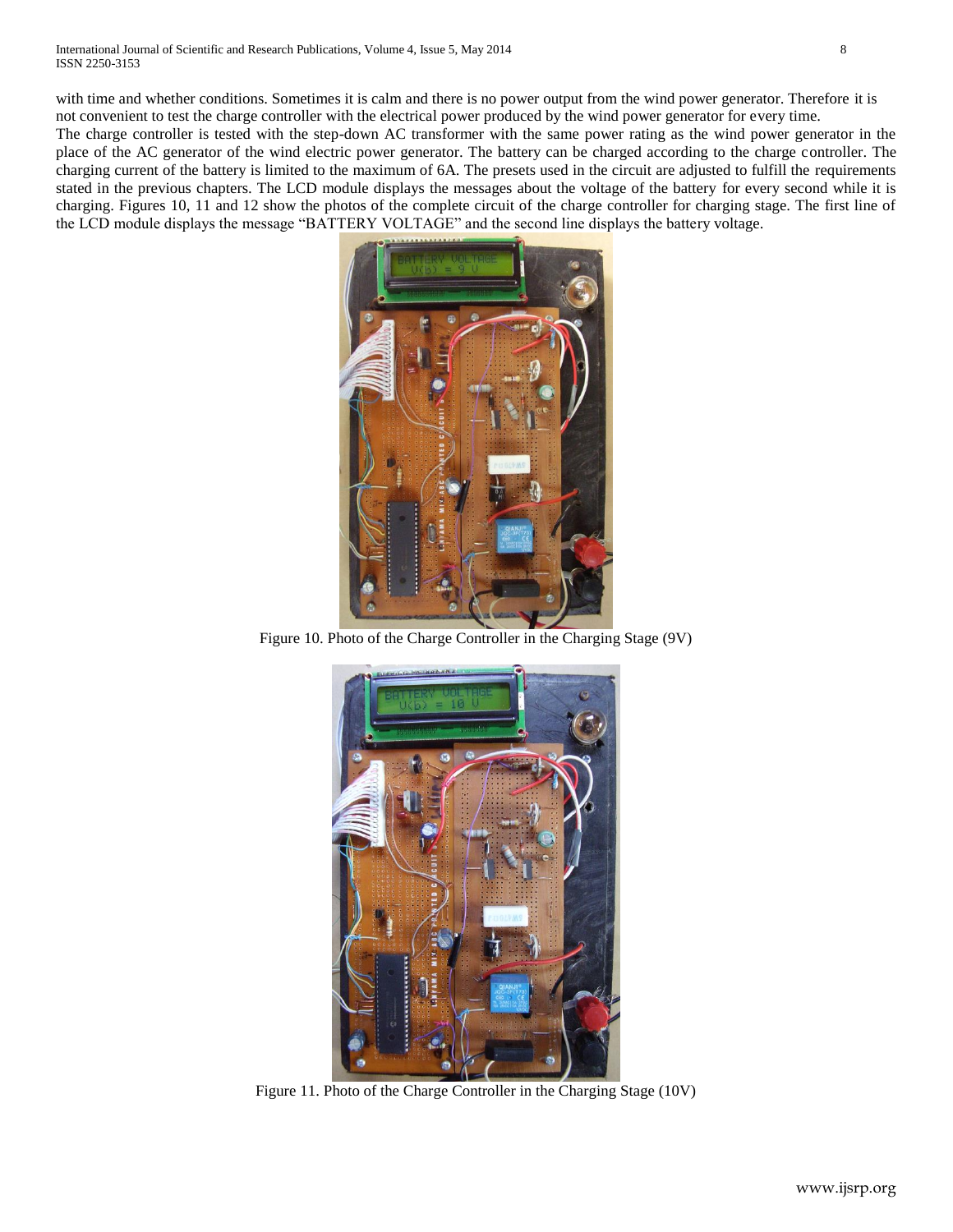

Figure 12. Photo of the Charge Controller in the Charging Stage (12V)

There are two paths for the battery charging stage. The first one is through the SCR1. It is the main charging path for the battery. The large current of about 6A is allowed for fast charging. The second one is through the diode D5, resistor R1 and preset resistor PR1. This is the slow charging path and the charging current depends on the values of resistor and preset resistor. When the battery is almost fully charged the SCR1 is cut off and there is no charging from this path. But there is still slow charging from the second path. The charging current is totally cut off when the battery is fully charged. The electrical power delivers from the transformer is diverted to the load (light bulb in this research). The photo of the LCD screen for the fully charged condition is shown in Figure 12. The first line of LCD module displays "BATTERY VOLTAGE". The second line displays the message "FULL CHARGE". Photo of the complete circuit board for the fully charged stage is shown in Figure 13.



Figure 13. Photo of the Complete Circuit Board for the Fully Charged Stage